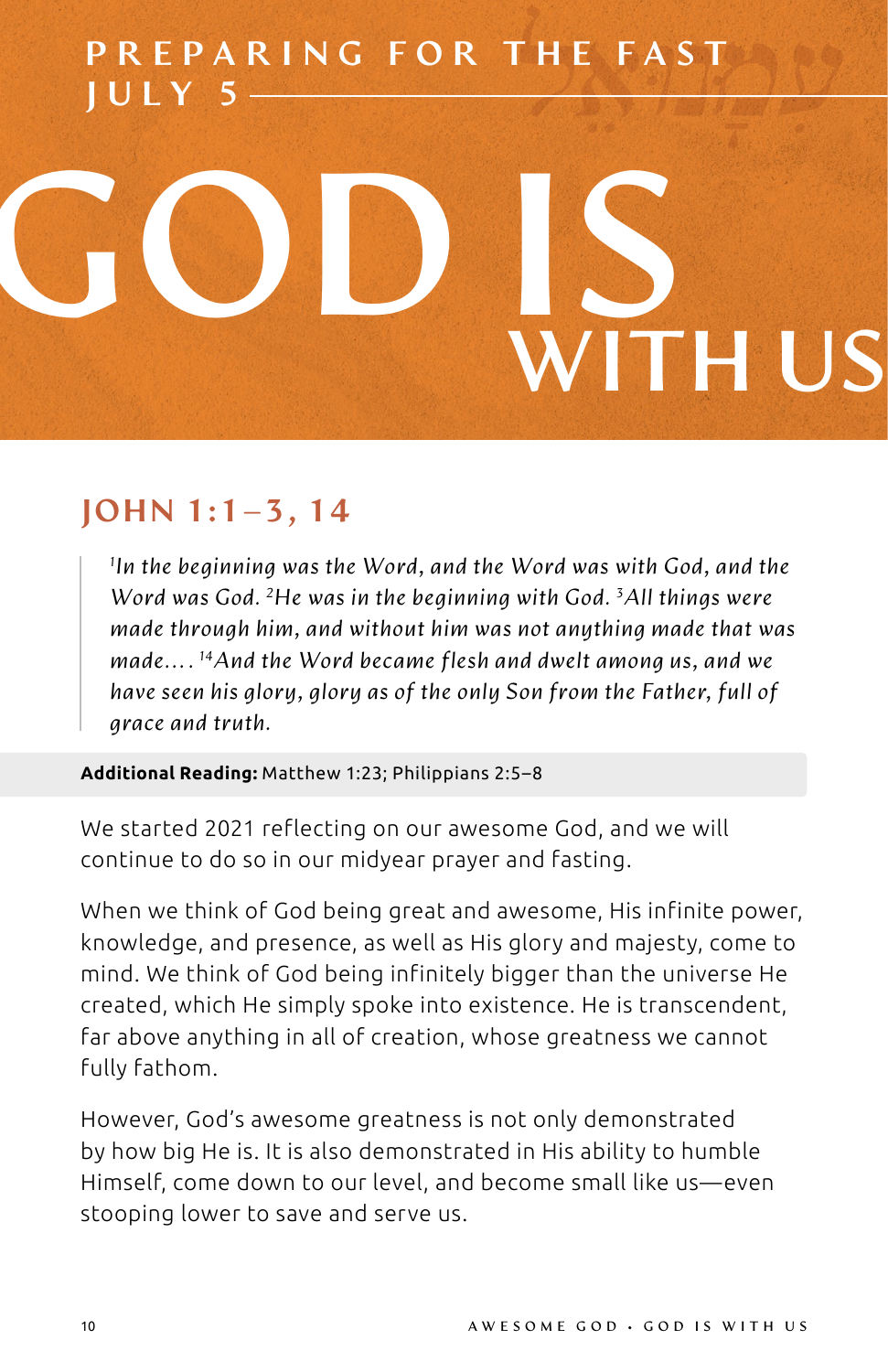God demonstrated this in the incarnation of Jesus Christ. Jesus is the Word of God, who is Himself by nature God, and by whom God created all things, both visible and invisible. Yet He took human form and became man, with all its limitations. Can we even begin to imagine this? The infinite and limitless God, in His awesome greatness of power and goodness, took on limitations. The immortal one became mortal. The timeless one stepped into time and grew from infancy to adulthood. The self-sustaining one experienced hunger and thirst. The Creator of the universe took on the form of a creature.

God is not just somewhere out there, far above and beyond our miniscule lives. He is a God who has come down to our level and is experientially and intimately acquainted with our human situation—our weaknesses, frustrations, and suffering; our dreams, hopes, and aspirations; the big things and the mundane things in our lives. He is a God who is *with us* (Matthew 1:23). This is the God we serve.

As we continue plodding through this unprecedented season in the world, let us remember that we are never alone. For the rest of this week, we will know that God is our comforter, guide, and restorer. His love, kindness, and faithfulness know no bounds. Together, may we know and experience how great and awesome our God is—He who chose to make Himself small in order to be with us.

### BECAUSE GOD IS WITH US, WE ARE NEVER ALONE.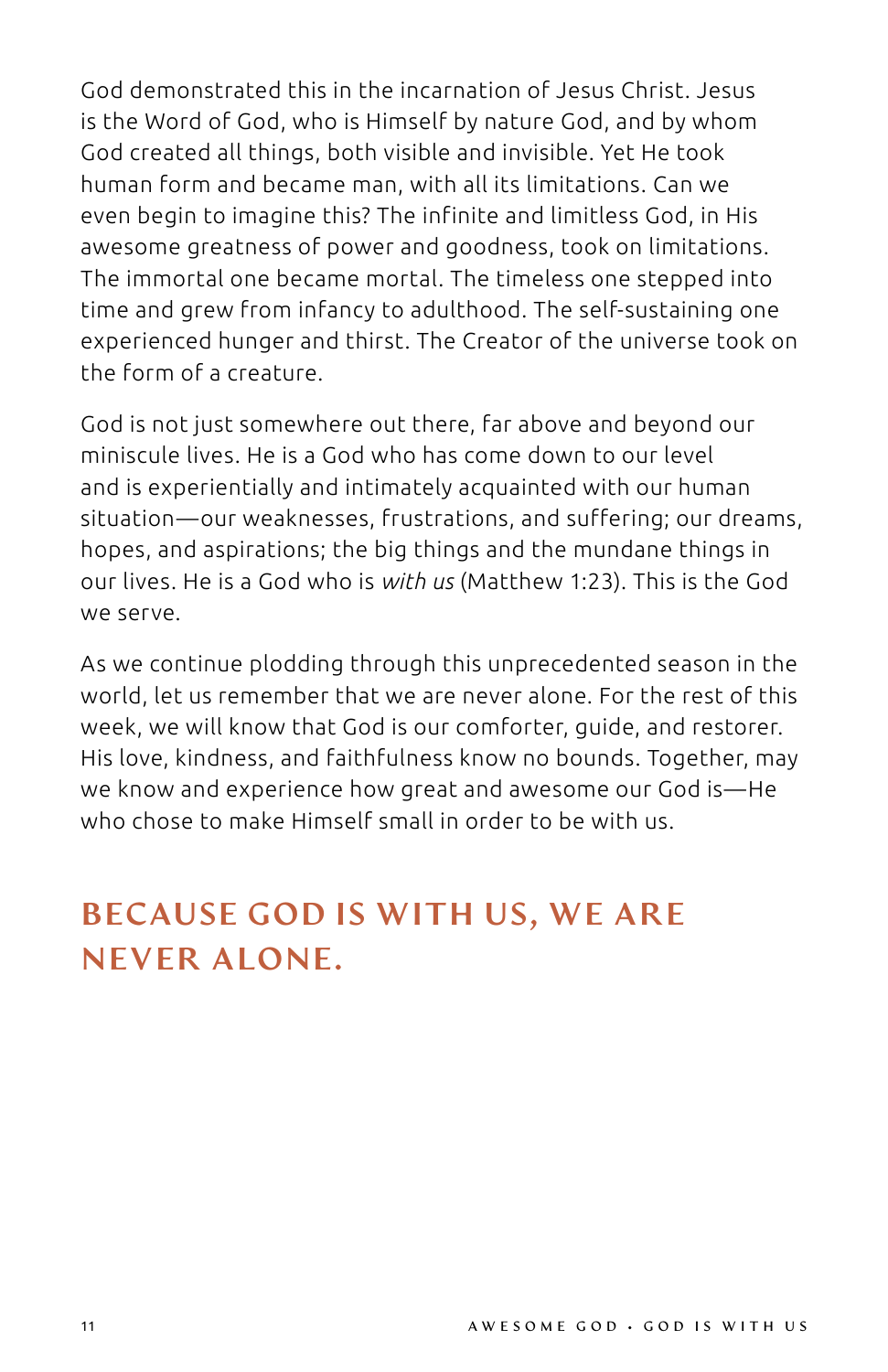#### Reflect

Look back at the past six months. How have you grown in your understanding of God? Amidst all that's happened, how has He been near to you?

Read and meditate on Matthew 1:23. Reflect on areas of your life where there seem to be much pain and uncertainty. Imagine God with you and telling you, "I am here with you, My child. You are not alone." How can His presence and nearness enable you to face these challenges?